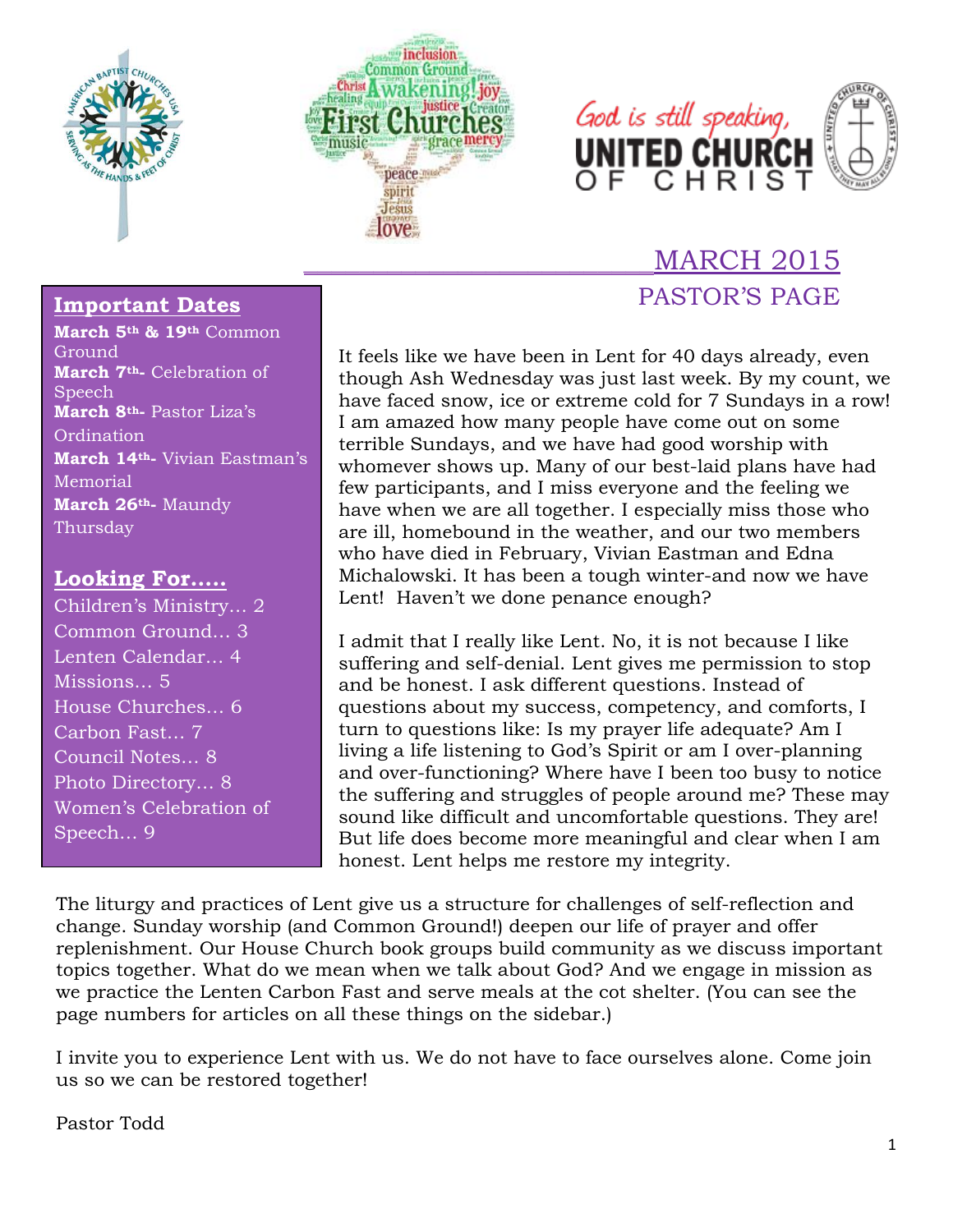## **CHILDREN'S MINISTRY**

Although the weather has really put a dent in our attendance, we've still managed to keep the doors of the church open and the Sunday School running. I'd like to thank all of our teachers and helpers for digging out Sunday after Sunday and making their way to church. And I'd especially like to thank all of you parents who have been so faithful about bringing your children to church when you can. I know it isn't always easy to make it to church, even on a good Sunday. But when the weather is as bad as it has been, it can be especially challenging. Ultimately our program works because of you and the presence of your beautiful children. God bless you for your efforts. We have some fun activities coming up for children and teens.

There is still room for teens who would like to join us for our **SABBATH RETREAT** at Craigville on **March 27- 28**. We'll be leaving from St. John's church at 3 pm on Friday and returning Saturday evening. I'll be coleading this retreat and I can promise that it will be fun, relaxing, and inspiring. We hope the youth will return home with a better understanding of Sabbath and how they can incorporate it into their lives.

#### **TEEN MOVIE NIGHT**

(6th grade and up) First Churches Parlor **APRIL 10TH** 6-8:30 We'll gather for pizza, popcorn, and a movie. Suggestions for the movie are most welcome.

#### **KIDS MOVIE NIGHT**

#### (Ages 3-11) **MAY 1st** 5:45-7:45

Parents, you can actually drop off your kids at the church from 5:45-7:45 and go out on a date. We'll serve pizza to the kids and watch a movie together. They are also welcome to come in pajamas if that makes things easier for you.

## **ORGAN FUND COMMITTEE UPDATE**

The Organ Committee has been met twice and is currently carefully planning the implementation of the level of fundraising that is to be undertaken. At the present time plans are in the works for a letter that will be sent out to the congregation and friends of the church giving those who choose to an opportunity to make a donation to the organ fund. The committee is also beginning to work on creating a brochure about the historic Skinner organ.

The organ fund, with additional donations, currently totals \$3790. This may not seem like much, but taken into perspective, it is a bit more than 1/7 of \$26,220 (the cost of the major restorations).

But we have saved the best for last…the organ has been reinstalled and three (3) auspicious events are scheduled to occur on Sunday, March 8. The first and second are that the organ will be heard at the end of the Sunday service and then again at Liza Knapp's ordination service that Sunday afternoon. The third will occur as a Second Hour event after the Sunday service; Dana will present a PowerPoint slide show detailing the procedure of the repairs that were made to the organ while in the shop before its reinstallation.

Marcia, Dick, Dana, Peg Organ Fund Committee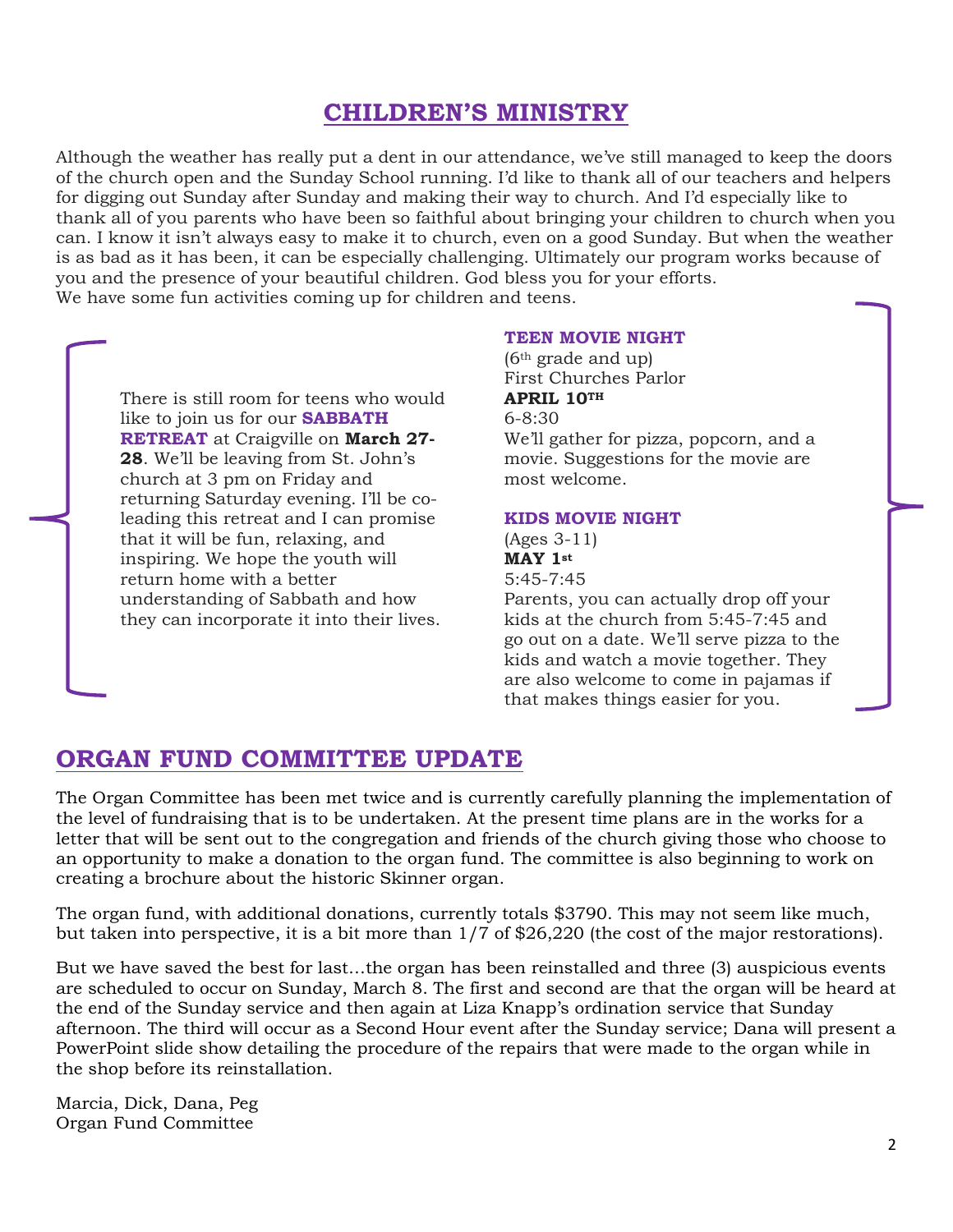## **Dinner Church 1st and 3rd Thursdays 6 pm in Lyman Hall**

Thanks to the love and unwavering support of the First Churches community, Common Ground continues to thrive. We have 2 wonderful services coming up in March and we will be hosting you all for a joint Maundy Thursday service on April 2. And several folks involved with Common Ground have joined or are leading Lenten book groups as we read "What we Talk About When We Talk About God." May God bless our communities as they continue to grow together.

### **March 5**

As we continue our exploration of Jesus' Sermon on the Mount we'll explore the idea that holiness comes from within. Over bowls of Mark Bittman's "best Ever Vegetable Soup" we'll be connecting the work we are called to do on our souls to the work we are called to do in the world.

### **AND LOOKING AHEAD, DON'T MISS**

## **Maundy Thursday**

**April 2nd,** 6:00 pm Lyman Hall

Common Ground will be hosting a **Tenebrae Candlelight Dinner and Communion Service** featuring the choir of First Churches. We'll be serving lentils and rice and looking for people to provide:

- **Chicken soup**
- **Pitas or Naan**
- **Tomato mozzarella basil salad**

## **March 19th**

Come celebrate our first year anniversary! If you've never been to Common Ground, have been meaning to come or just haven't been in awhile, come and see what we've become. We will re-create the cream of tomato soup we enjoyed at our first gathering, and something tells me there will be cake! We will be exploring Jesus' admonition to not worry or judge and looking to him for a different way to be in the world.

 **Tabouli Hummus Veggie and fruit platters**

We hope you will join us for what promises to be a deeply moving service of worship.

## Pastor Sarah

## **LIZA KNAPP'S ORDINATION**

On March 8th at 3pm, First Churches will host Pastor Liza Knapp's Ordination. We invite members of Belchertown Congregational and First Churches to join us in celebrating Liza's accomplishments. We will hear from both choirs, and a reception will follow in Lyman Hall. We are looking for First Churches members to be greeters. If you are interested in being a greeter, or assisting with the reception, please call Vanessa at the Church office. See you there!



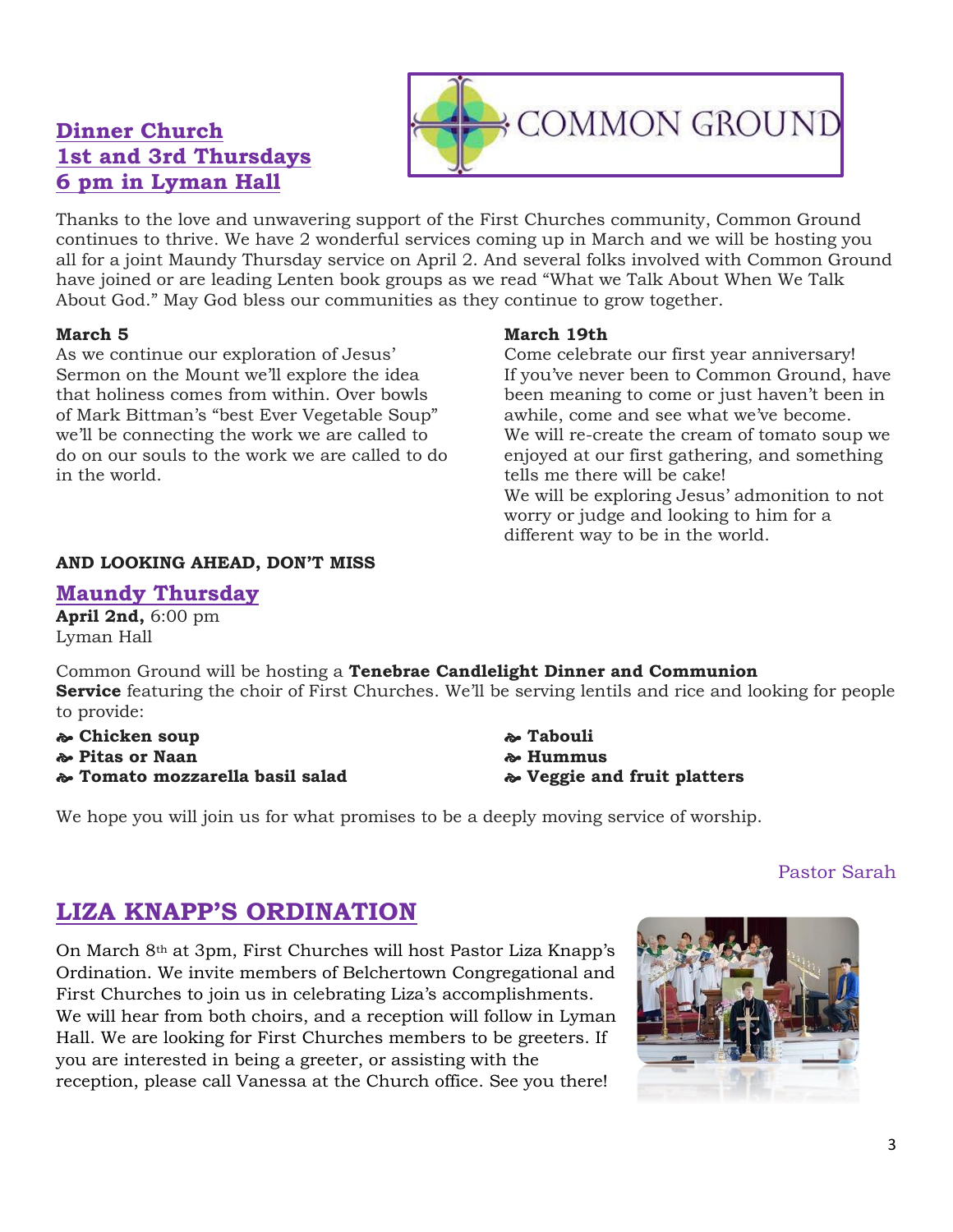## EXPERIENCE LENT AT FIRST CHURCHES

Join us as we re-examine some of the traditional themes of Lent with open minds and inclusive hearts.

Lenten Sermon Series Sunday Mornings 10 am

Rethinking what we talk about when we talk about…

> Temptation Feb. 22

Suffering March 1

The Cross March 8

Salvation March 15

Sacrifice March 22

The Passion March 29



## Blessing of the Palms

Sunday, March 29 Pulaski Park 9:30 am Blessing of the palms and processional with Edwards UCC and St. John's.

Maundy Thursday April 2, 6:00 pm Tenebrae Candlelight Dinner and Communion

## Good Friday Ecumenical Walk

April 3 at noon Come experience the seven last words of Jesus as we move around the city.

Common Ground Dinner Church 1st and 3rd Thursdays 6 pm

February 19

Exploring and reflecting upon the Lenten symbols of salt, light, sackcloth, and ash.

## March 5

Holiness comes from within. Over dinner we'll be connecting the work we are called to do on our souls to the work we are called to do in the world.

## March 19

Worry. Anxiety. Judgmen t. We'll be digging deep into the roots of these alltoo-human states and looking to Jesus for a different way to be in the world.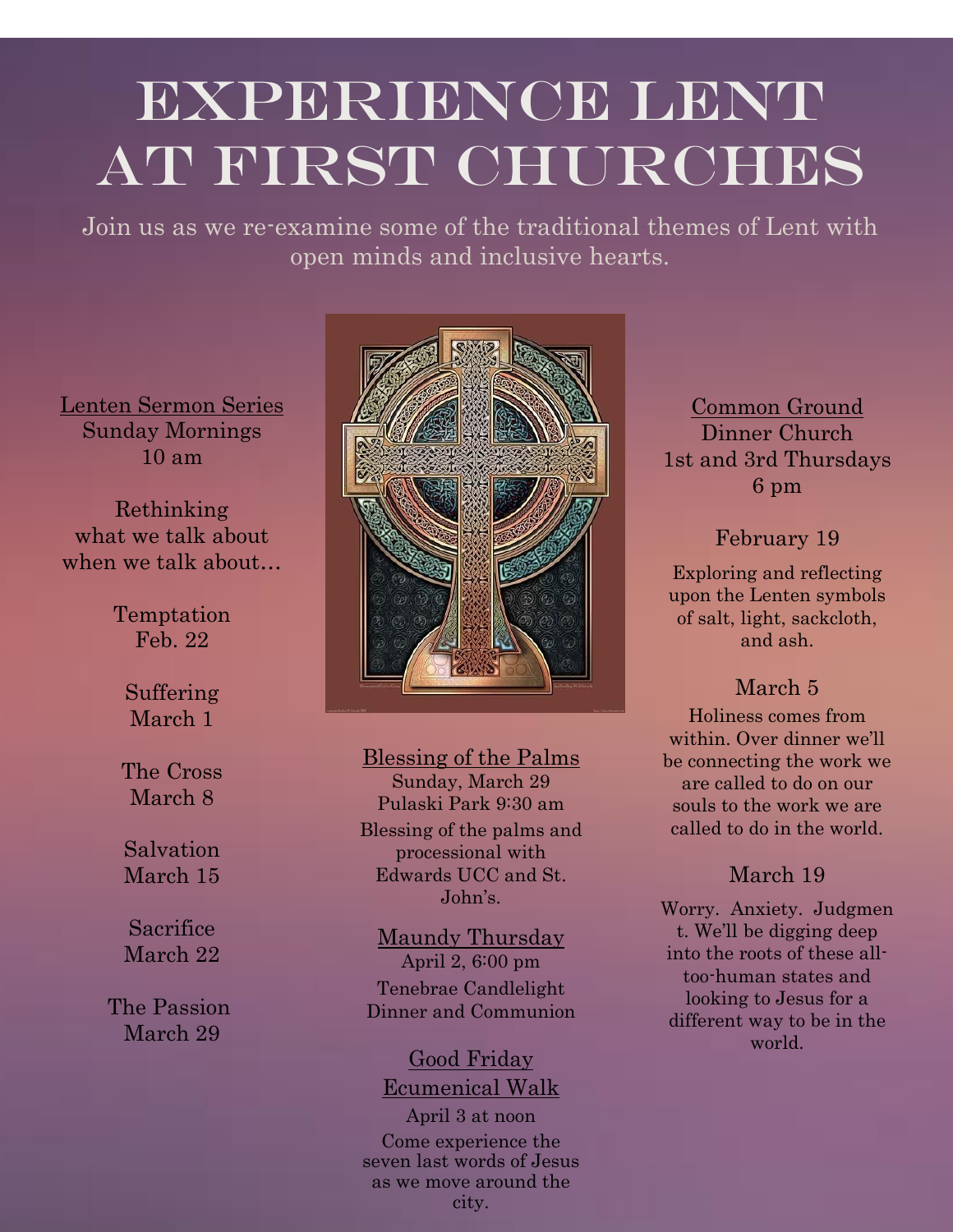How gratifying it is to realize what a generous congregation you are as you responded to a variety of projects over the past few months. 35 children in foster care at the Treehouse Community in Easthampton happily received Christmas gifts



from you. Kerry Homstead of the Treehouse Foundation wrote to thank you, saying "Your giving added such meaning and joy to the holidays." (Which can be read [here\)](http://firstchurches.org/tree-house-thanks-you/) We set a goal of \$300 for the retired clergy offerings of both churches and accepted donations throughout Advent totaling \$519 - money gifts gratefully received by our retired leaders. The month of January found overflowing boxes full of much needed supplies for Syrian refugees who live in the cold snowy mountainous region of Jordan near its border with Syria. Your thoughtful contributions have been delivered to Michael Kane, who described the sad plight of these people to us on January 4th. He will get them to Boston for a monthly shipment to Jordan. Thank you all so much.

Oonagh Doherty is our contact with the mothers' group in Guatemala that gratefully received our school supplies for their children in November when she visited them. In January, she sent \$410 that was given to her following her talk about this mission at an after-church program in the Fall, and also from a percentage of the sale of crafts at the November fair. More school supplies will be purchased with this new gift.

Coming up will be the One Great Hour of Sharing offering in March, the Crop Walk on April 26, then in May, donations to the Haiti Scholarship Fund for students at the CONASPEH school in Haiti.

The One Great Hour of Sharing offering will be taken March 15 & 22, following a Mission Moment on March 8 by Denise Karuth. This offering helps people after natural disasters such as the earthquake in Haiti and Hurricane Sandy in New York and New Jersey, and also is given to families living in countries going through civil unrest. Often it is distributed through Church World Service.

Two important funds deserve our support and have lapsed recently. Taken the first Sunday of each month, we will alternate months and have envelopes available March 8 for the Interfaith Help Fund that supports members of our local community who are having difficulty paying for oil or gas, electricity, rent, or some such necessity. Sue Stone handles this for us at the Senior Center once a month. As the first Sunday of the month in April is Easter, we will take an offering on April 12 to support persons in our own congregation in difficulty, through the Pastor's Church Family Fund, which is administered by Pastor Todd through a checking account that is private and separate from church funds. As always, your support of our local and church communities, is welcome and appreciated.



## **COFFEE WITH THE PASTORS**

## **Exploring Church Membership -- March 15**

If you are new to First Churches and interested in learning more about our mission, opportunities for involvement and the meaning of membership, join Pastors Todd and Sarah after worship on March 15. (We will meet in Pastor Todd's study just off Lyman Hall). Feel free to bring a cup of coffee or tea with you and come meet other newcomers and explore how joining First Churches may be right for you.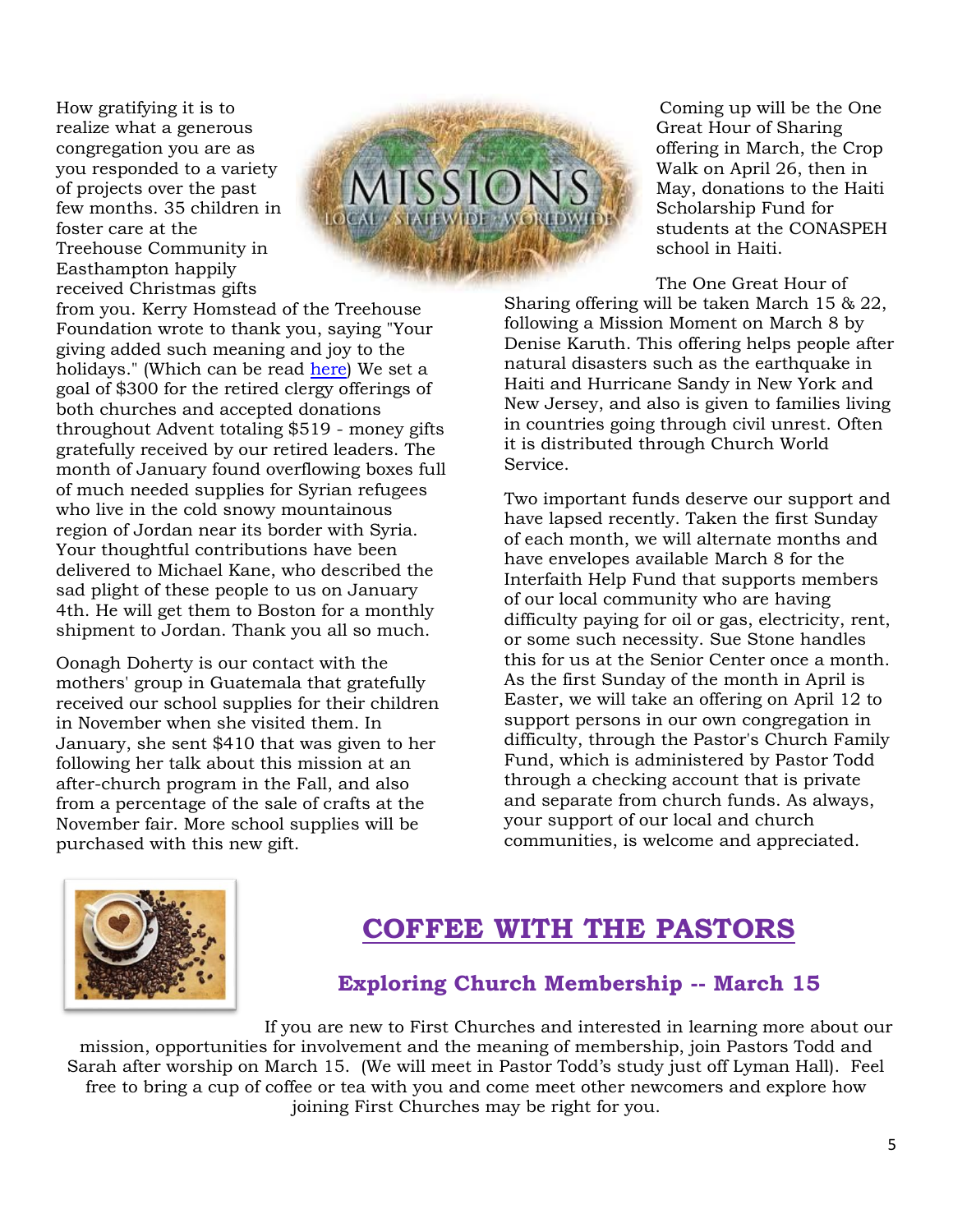## **CROP WALK 2015**

On **Sunday April 26 at 12:00**, people from several area churches and organizations will gather at First Churches for a walk to fight hunger around the world.

Walkers will seek pledges. Of the money gathered, 75% goes to Church World Service for their

efforts to address the need for stable sources of food and water around the world, disaster relief and recovery and may other efforts to improve the lot of the world's poor. 25% of the money gathered stays locally with a hunger-related agency chosen by the Walk organizers. The CROP Walk is a lot of fun for adults and children of all ages, and raises money for some of the most crippling issues we face today. Please join us! Click [here](http://hunger.cwsglobal.org/site/PageServer?pagename=crop_main) to find out more!

If you have questions, please feel free to send an e-mail to Dori McCracken or Sandie Pirrello @ [dmccracken@registrar.umass.edu](mailto:dmccracken@registrar.umass.edu) or [pirrello@cas.umass.edu](mailto:pirrello@cas.umass.edu)



## **HOUSE CHURCH SCHEDULE**

#### **Monday Nights @ 7 PM**

Host and Facilitators: Jenna Sellers & Patti Richmond Easthampton, 11 Pinebrook Drive

### **Tuesday Nights @ 6:30 PM**

Host and Facilitators: Sarah Buteux and Andrew Dole Amherst, 998 East Pleasant Street

## **Michael's House Meeting Room @ 7PM**

Host: Elaine Wert Facilitator: Greg Richane Northampton, 71 State Street, next to Serio's Grocery store

### **Wednesday Nights @ 7 PM**

Host: Barbara Parsons Facilitator: Becky Lockwood Florence, 7 Summerfield Street

## **Sundays after church**

Meet in the Parlor at 11:30

**Week 1** - Starting February 23 Chapter 2 – *Hum* pgs 1-20

**Week 2** – Starting March 2 Chapter 2 – *Open* pgs 21-80

**Week 3** – Starting March 9 Chapters 3 & 4 – *Both* and *With* pgs 81-126

**Week 4** – Starting March 16 Chapter 5 – *For* pgs 127-152

**Week 5** - Starting March 23 Chapters 6 & 7– *Ahead* and *So* pgs 153-208

You can find updates on the church website at [http://firstchurches.org/housechurchreading](http://firstchurches.org/housechurchreading/)

[/](http://firstchurches.org/housechurchreading/) at the top of the page. Just look under the Spiritual Growth menu and the "Small Groups" tab. Feel free to share thoughts and comments as we go along. (And don't worry about internet "trolls." We moderate the forums.) Enjoy the book and reading and sharing together!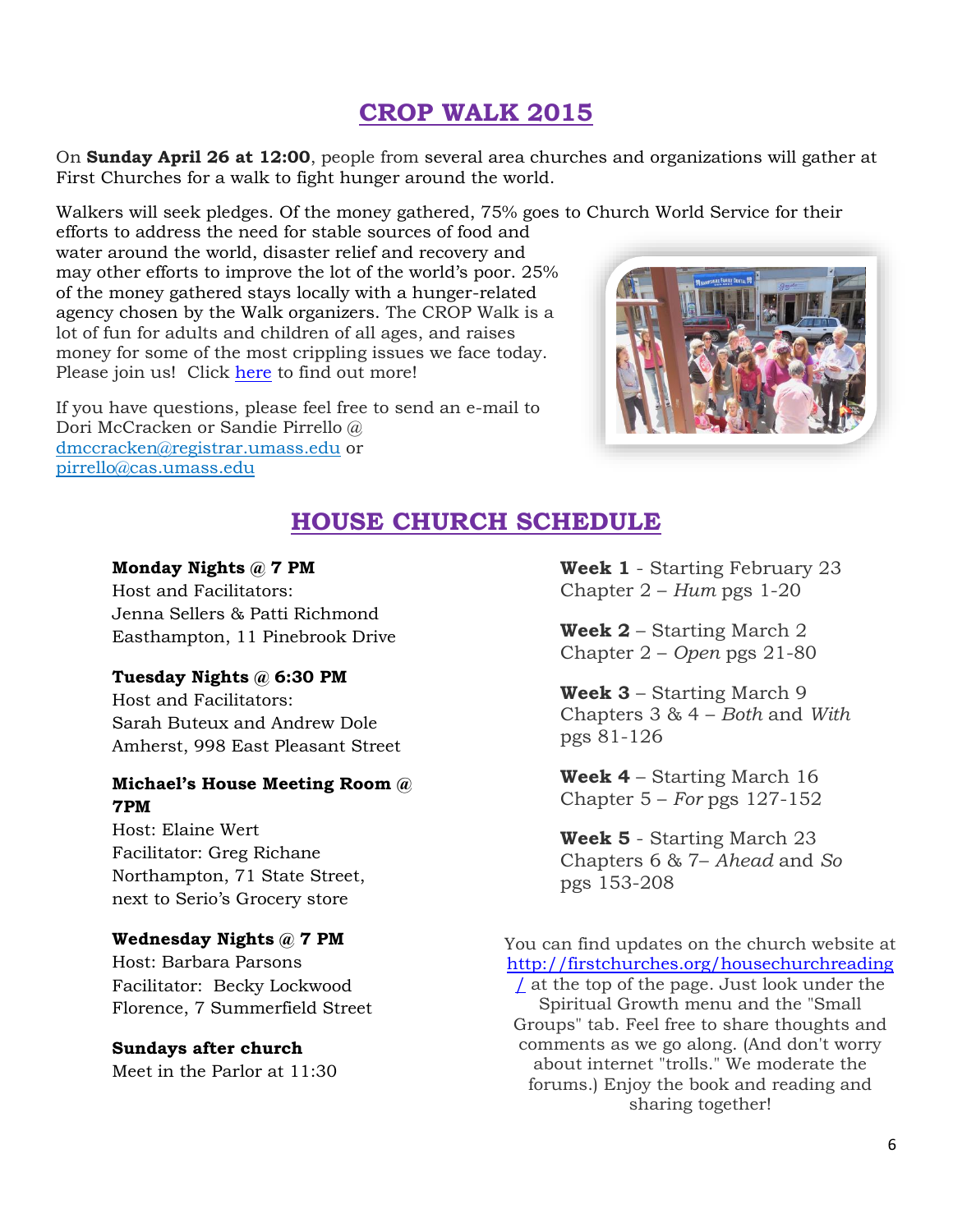

Notice the bulletin board in Lyman Hall. That big brown tree needs a few green leaves! Take a pamphlet from below the board to get some ideas how you might make your part of the world a little greener --- more

energy efficient, less carbon in the air, less climate change. Then pick a leaf (or make your own) and write a sentence about one thing you've done, or plan to do. Pin your leaf on the tree.

Here are a few green ideas: Call Mass Save (a state agency) for a free energy audit of your home (866-527-SAVE). Change your lightbulbs from Incandescent to LED. Install a power strip so you can turn off electronics when you're not home. Get a programmable thermostat. Insulate your attic. Walk or ride a bike to the corner instead of driving. Carpool. Dry your washing on a line. Compost. Recycle when possible.

CET (Center for Ecotechnology),



located in the BayState Cutlery building, sent Amanda Jacir and Caitlin Burgess to present a 2nd Hour program Feb.15 on local green sources for household electricity. National Grid distributes our electricity, but they buy it from the cheapest sources --- at this time, that means electricity made from burning fossil fuels. Electricity for an average MA household is responsible for three and onehalf tons of carbon dioxide released into the atmosphere each year.

Two green programs are available in Western Massachusetts: New England Green Start (hydro, solar, wind, & cow power) and New England Wind. You pay a little extra on your electric bill for either one --- 2.4 cents per

kilowatt hour (in addition to your regular bill) for Green Start, and 3.8 cents for Wind. If interested, see pamphlets on the bulletin board, or call CET (586--7350) Amanda will be back for another 2nd Hour after Lent.



## **MAKE THIS YOUR LENTEN DISCIPLINE!**

*Excerpted from MACUCC.org*

2015 is the fifth year that we will provide a day-by-day opportunity to fast from carbon as a Lenten discipline. Initiated by the UCC and endorsed by other denominations and faith groups, people of every Christian perspective – and people who are not Christians – have benefited from this opportunity to become more conscious and conscientious in their daily lives.

We don't expect everyone to be able to do everything suggested; but serious consideration of each day's activity can raise people's awareness, inviting them to think more carefully about how their day to day living impacts the environment and make the changes they can. The intention is to provide do-able actions which can make a difference; not to overwhelm people, or make them feel bad about themselves, or cause them to feel that the situation is hopeless. We want people to empower people so they can challenge themselves to do more.

Sign up for a daily carbon email or find out [MORE!](http://www.macucc.org/carbonfast) By clicking the link.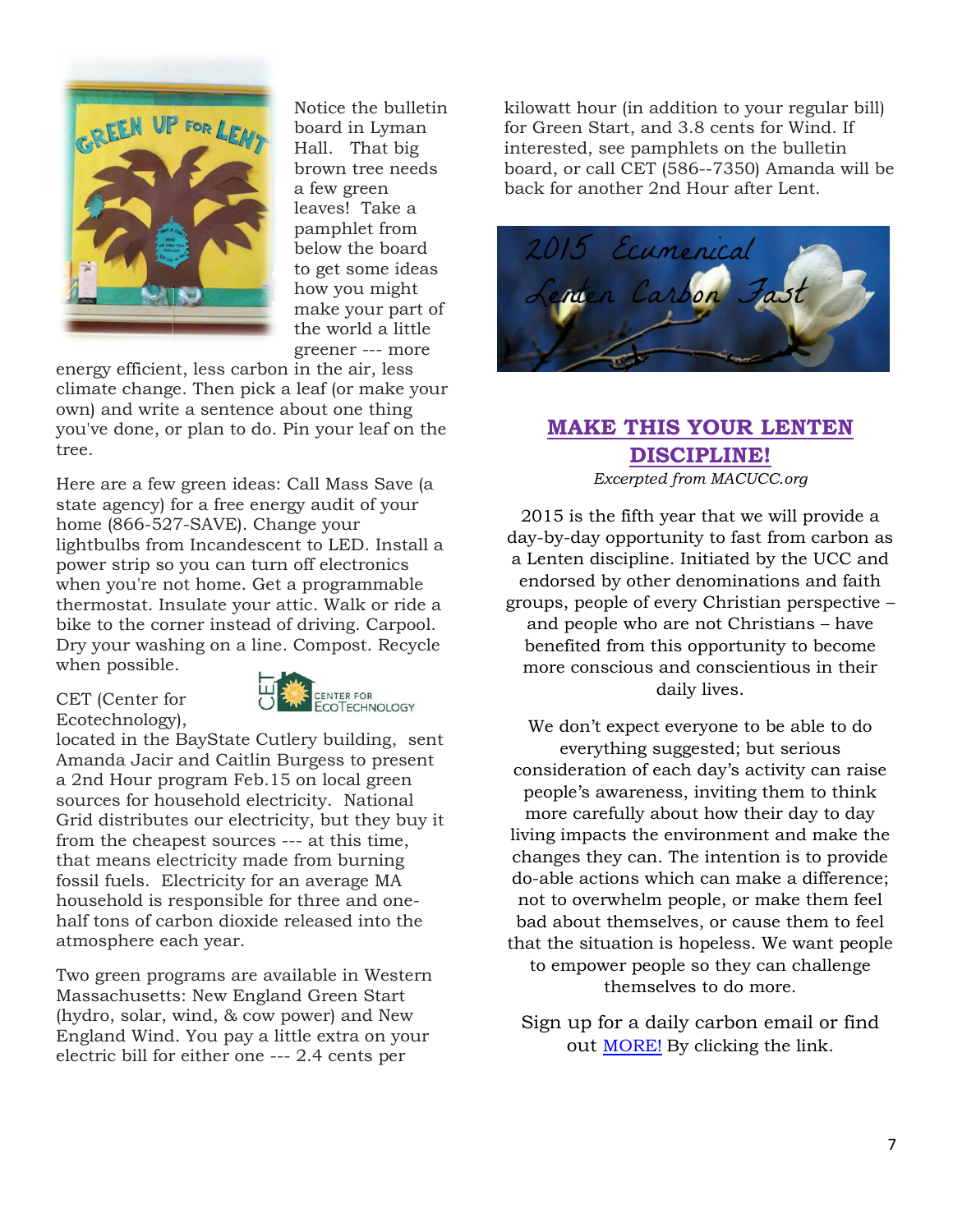## **COUNCIL REPORT FROM FEBRUARY**

Our first priority at Church Council was to check in about our new Associate Pastor position at the 7-month mark and invite feedback from the congregation. A few people braved the cold weather and shared positive messages about the growth of the children's program, the creative and well-attended Common Ground worship services, and the strength and cooperation of our clergy team. There has been a good flow of attendance between Sunday service and Common Ground, and several folks from Common Ground are attending our House Church book groups. Every book group leaders has attended at least one Common Ground service and we look forward to a joint worship service on Maundy Thursday.

We thought it would be helpful to add some statistics to where we stand at the moment. Here are some comparisons between September to December of 2013 and 2014. (The snow fall has distorted comparisons since January!)

- Avg. Worship Attendance 2013 75
	- 2014 91
	- Avg. Sunday School 2013 8 2014 - 17
- Avg. Common Ground worship since September - 33

(The trend is upward, with three services over 40 in 2015)

New members in the Fall - 8 (We hope for at least 8 more in the Spring!)

Financial picture:

- Money raised for Common Ground so far - \$12,000
- Projected money raised by June 30, 2015 - \$15,000
- Budget Goal for this Fiscal year -\$30,000

*Comment:* Raising \$15,000 in the first year is substantial, and we had hoped to raise \$20,000 through pledges and \$10,000 through grants. We have not received grant revenue yet, and the most likely grant source will announce awards in April, but this won't help us until next fiscal year. Fortunately the church budget will be greatly helped by refinancing the mortgage on the building, which should keep us on track with our overall budget projections.

We would like to thank everyone who has helped make this new ministry successful. Many of you have taught Sunday School, increased pledges, cooked meals and supported the ministries of First Churches. Thank you!

## *Pastor Todd and Pastor Sarah*

## **NEW PHOTO DIRECTORY**

On March 24th and 25th from 1-8pm First Churches will be taking photos for our new photo directory. Seriously, we need you for the directory! Please call the office to schedule your photo session. We are seeking volunteers to greet members coming in for their photos. I can't wait to see you all, since I rarely ever see you all on the same day. See you then!

## **KITCHEN PARTY!!!**

Sunday, March 8 (the 2nd Sunday in March) after worship and 2nd hour, anyone who is interested is invited to join Heidi Rademacher, Pastor Sarah, and me (Jenna Sellers) for a kitchen reorganization and cleaning party.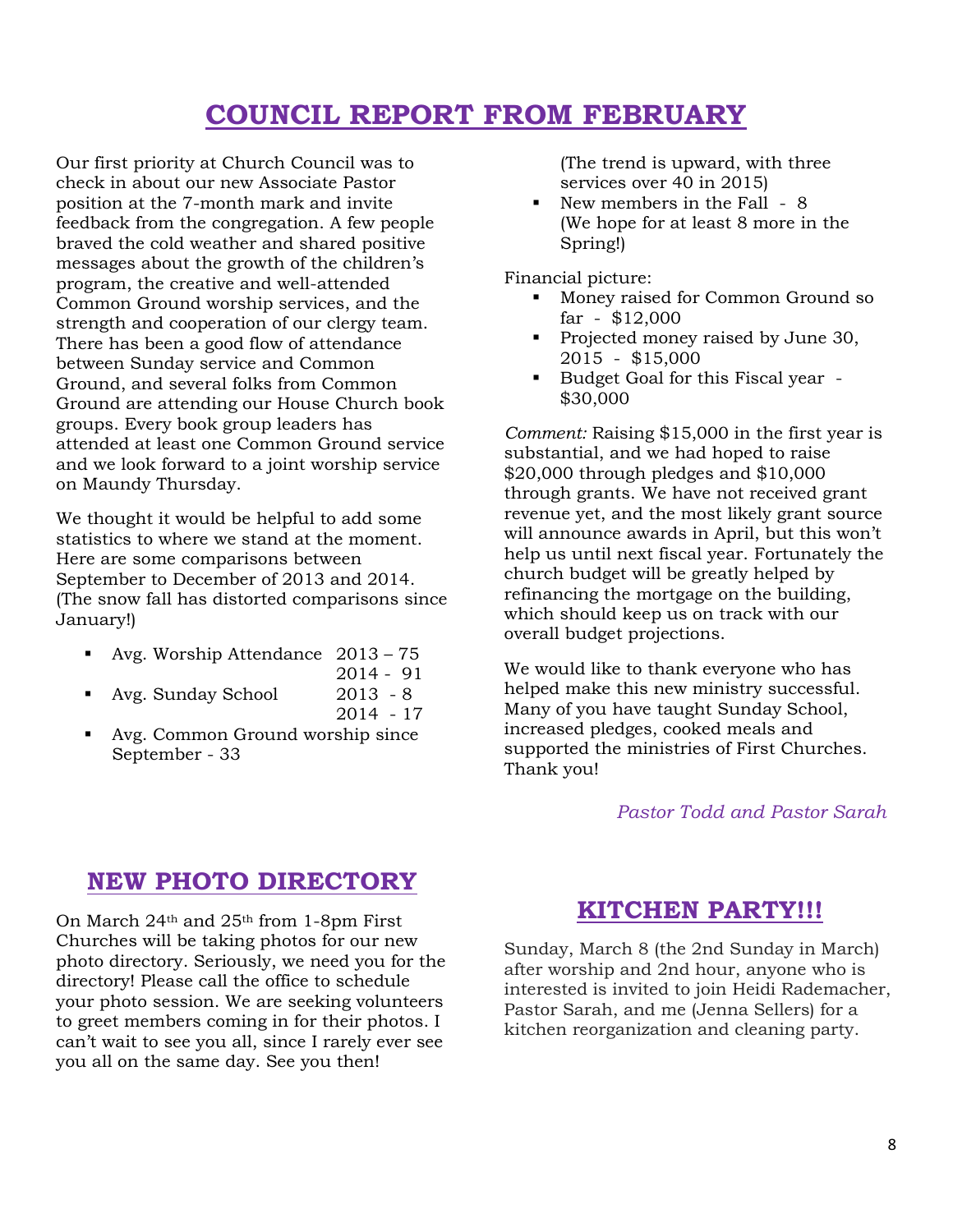## The 3rd Annual **Celebration of Speech**

In honor of International Women's Day



"What is Feminism?"

March 7, 2015 12:00 pm - 8:00 pm

First Churches of Northampton 129 Main Street

FREE AND OPEN TO THE PUBLIC Doors open at 11:45 am Reception at 8:00 pm

In honor of International Women's Day, Women's Voices Worldwide, Inc. invites you to visit downtown Northampton, MA to witness a celebration of women's speech from past to present. Through historic re-enactments, contemporary speeches, musical performances, and a celebratory reception, people of all ages and backgrounds will join together to recognize and honor the importance of women's voices in the world. [Click here for program schedule](http://www.womensvoicesworldwide.org/uploads/Celebration_of_Speech_Program_Last_Updated_2-16-15.pdf)